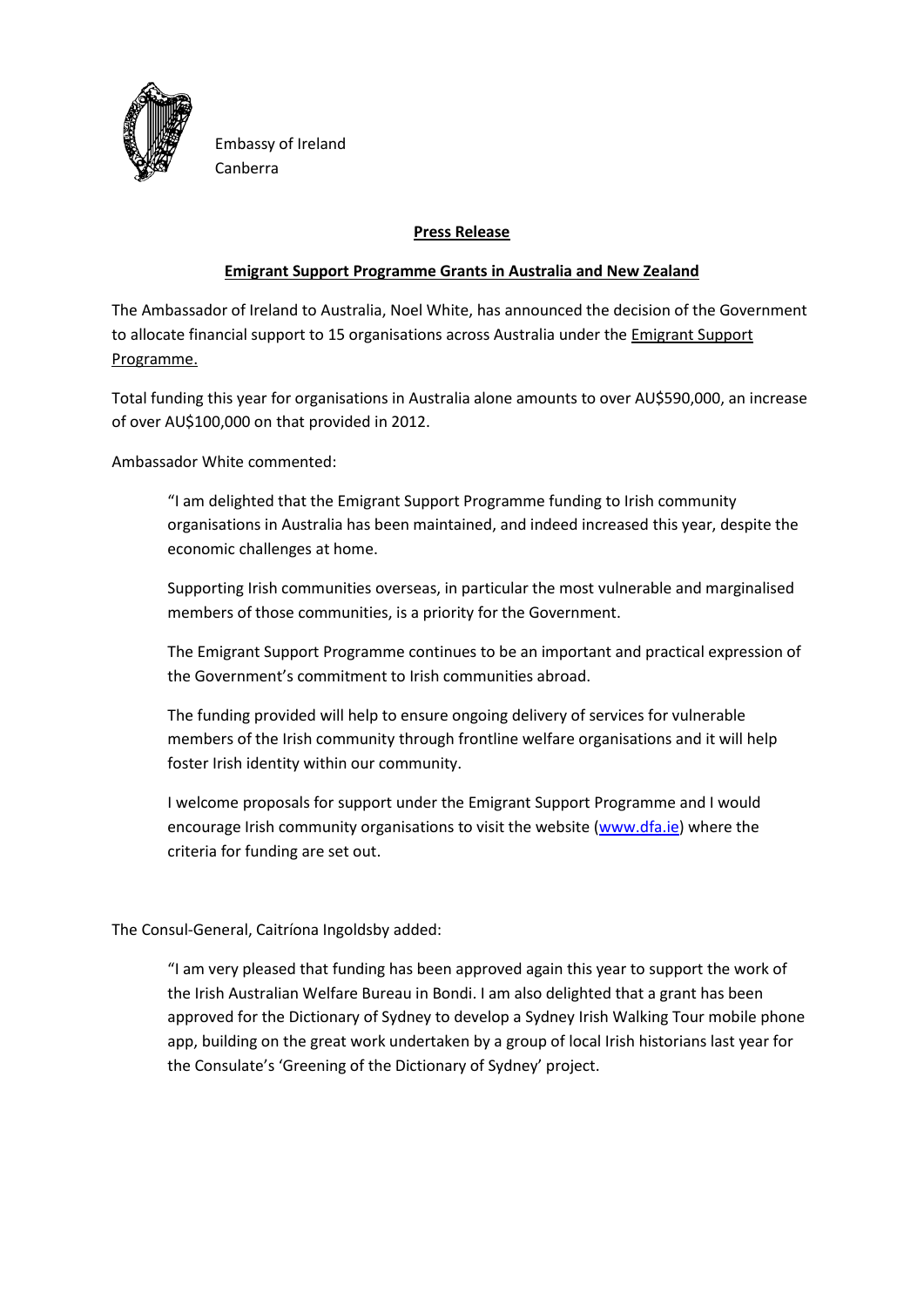## *Note for Editors*

*Since 1984, the Irish Government has given financial support through its Emigrant Support Programme to voluntary agencies providing advice and welfare services to Irish emigrants overseas. A dedicated unit within the Department of Foreign Affairs and Trade coordinates the provision of support to communities abroad and administers the programme.*

*The main focus for funding under the Emigrant Support Programme remains the frontline welfare service providers that support the elderly, and other vulnerable Irish emigrants. In more recent years the programme has also recognised the importance of strong and active Irish communities more generally, funding projects which foster a sense of community, promoting vibrant networks and a sense of Irishness among the Irish abroad.*